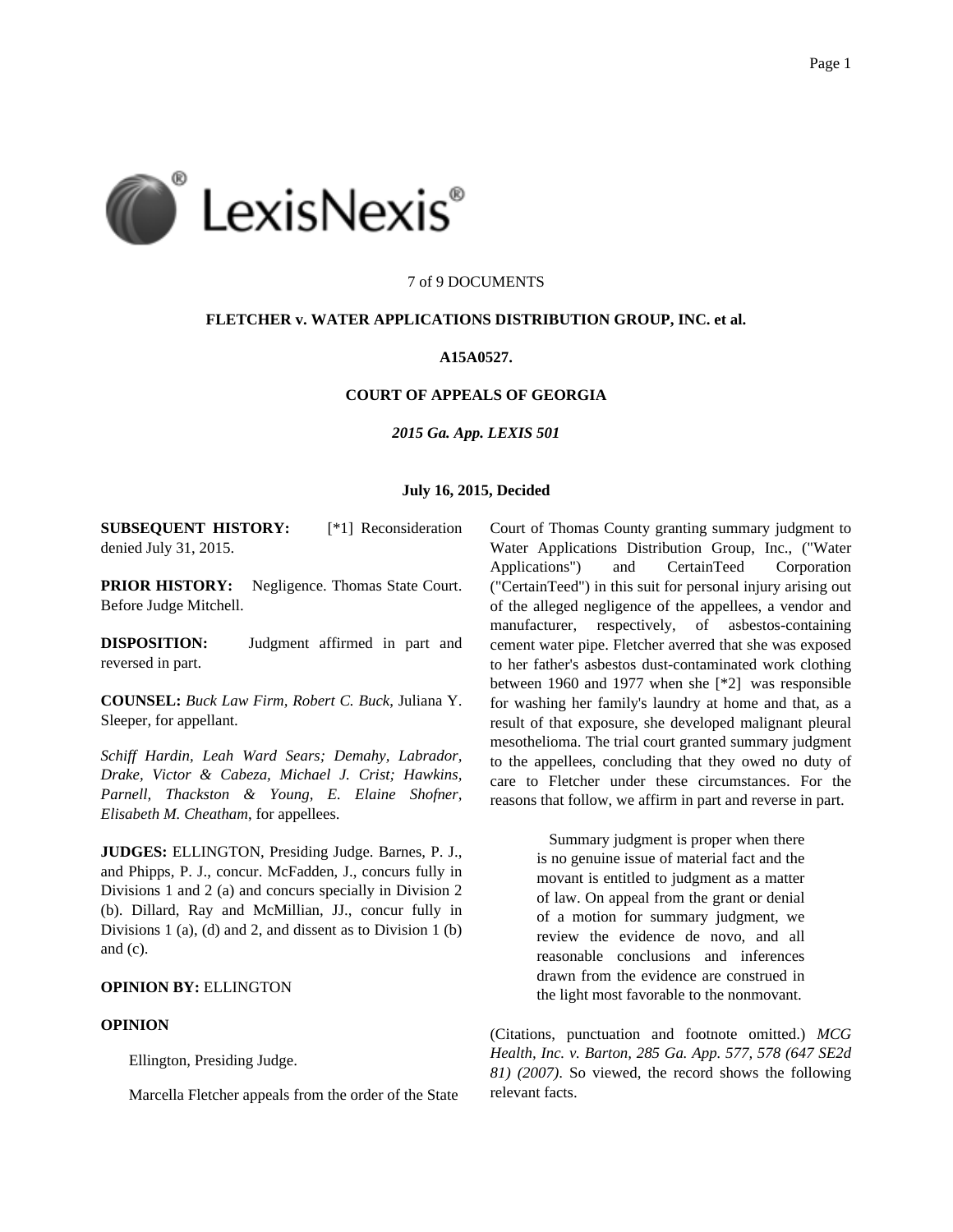Fletcher was diagnosed with malignant pleural mesothelioma on August 5, 2012. She produced evidence that the disease is caused by asbestos exposure and has a latency period of approximately 40 years from the time of exposure to the onset of disease. Fletcher deposed that she was exposed to two sources of asbestos during her lifetime: (1) during a 1971construction project in her [\*3] family home and (2) during the seventeen years between 1960 and 1977 when she laundered her father's asbestos dust-contaminated work clothing at home. Fletcher recalled seeing a gray dust on her father's work clothes that became an airborne "mist" when she shook out his clothing prior to laundering it. Fletcher presented evidence that asbestos dust released from work clothing could remain in the home as a continuing contaminant, exposing a worker's family members to a risk of mesothelioma.

Fletcher's father was employed by the City of Thomasville Water & Light Department from 1948 until his retirement in 1983. From 1971 through 1977, her father's primary job duty was handling, cutting, installing, and repairing water pipe. A city employee testified that Fletcher's father worked primarily with CertainTeed asbestos-containing cement pipe. When Fletcher's father cut and beveled the pipes, dust containing asbestos was deposited on his work clothing. At the end of each work day, he wore those contaminated work clothes home.

CertainTeed has been manufacturing asbestos-containing products since 1930. It began manufacturing asbestos-containing water and sewer pipe in 1962. Sales invoices establish [\*4] that approximately 30,158 linear feet of CertainTeed "Fluid-Tite" asbestos-containing cement pipe was shipped to the City of Thomasville Water & Light Department between 1969 and 1973. The invoices also show that the pipe was sold to the City through a local vendor, Davis Meter & Supply Company, the predecessor to Water Applications. The pipes contained approximately 10 to 20 per cent asbestos by weight, and they had to be cut and beveled in order to be connected to other pipes.

Fletcher presented evidence in response to the appellees' motion for summary judgment showing that the dangers, not only to a worker but also to a worker's family, from work clothing that had been contaminated with toxic substances were known and documented in published occupational health and safety literature as early as 1913. In 1943, the Pennsylvania Department of

Labor distributed to industrial employers in the state, including CertainTeed, a "Safe Practice Bulletin" advising employers to have their employees keep their asbestos-contaminated work clothing at work in special lockers. In 1949, CertainTeed joined the National Safety Council, an industry public service organization, and, in 1954, the National [\*5] Safety Council published articles warning against the dangers of workers carrying toxic substances home to their families on their work clothes. CertainTeed admitted in a verified interrogatory in another lawsuit "that it became aware at least by 1962, . . . if not earlier" that exposure to asbestos fibers was associated with an increased risk of developing certain asbestos-related diseases, including mesothelioma. In 1963, the National Safety Council again warned its members that "contaminated work clothes should not be taken home where a toxic dust could contaminate the home or expose other members of the family." In 1964, during a conference attended by CertainTeed, researchers presented evidence that mesothelioma was associated not only with occupational exposure to asbestos dust but also to exposure to dust brought home by relatives working with asbestos. In 1972, Occupational Safety and Health Administration ("OSHA") rules and regulations required employers to provide special clothing for those working with asbestos fibers and to properly isolate those work clothes to prevent the employee's street clothes from becoming contaminated. Fletcher adduced evidence that neither appellee [\*6] had placed an asbestos health hazard warning on the asbestos-containing water pipe products during the time of Fletcher's alleged exposure.

Fletcher sued CertainTeed and Water Applications under theories of negligence. She asserted against both appellees various "general negligence" claims as well a claim for negligent failure to warn of the health risks associated with the product's use. Fletcher also sued both appellees under a theory of negligence for selling a defective product, asserting that the water pipe was defective because it contained asbestos fibers that were released into the air when the pipe was cut.<sup>1</sup> CertainTeed and Water Applications both moved for summary judgment, and, following a hearing, the trial court granted the motions, concluding that the appellees did not owe Fletcher a duty of care because she was neither a user nor a consumer of the pipe at issue and because the appellees "could not have reasonably foreseen that [she] would be affected by their product." It is from this ruling that Fletcher appeals.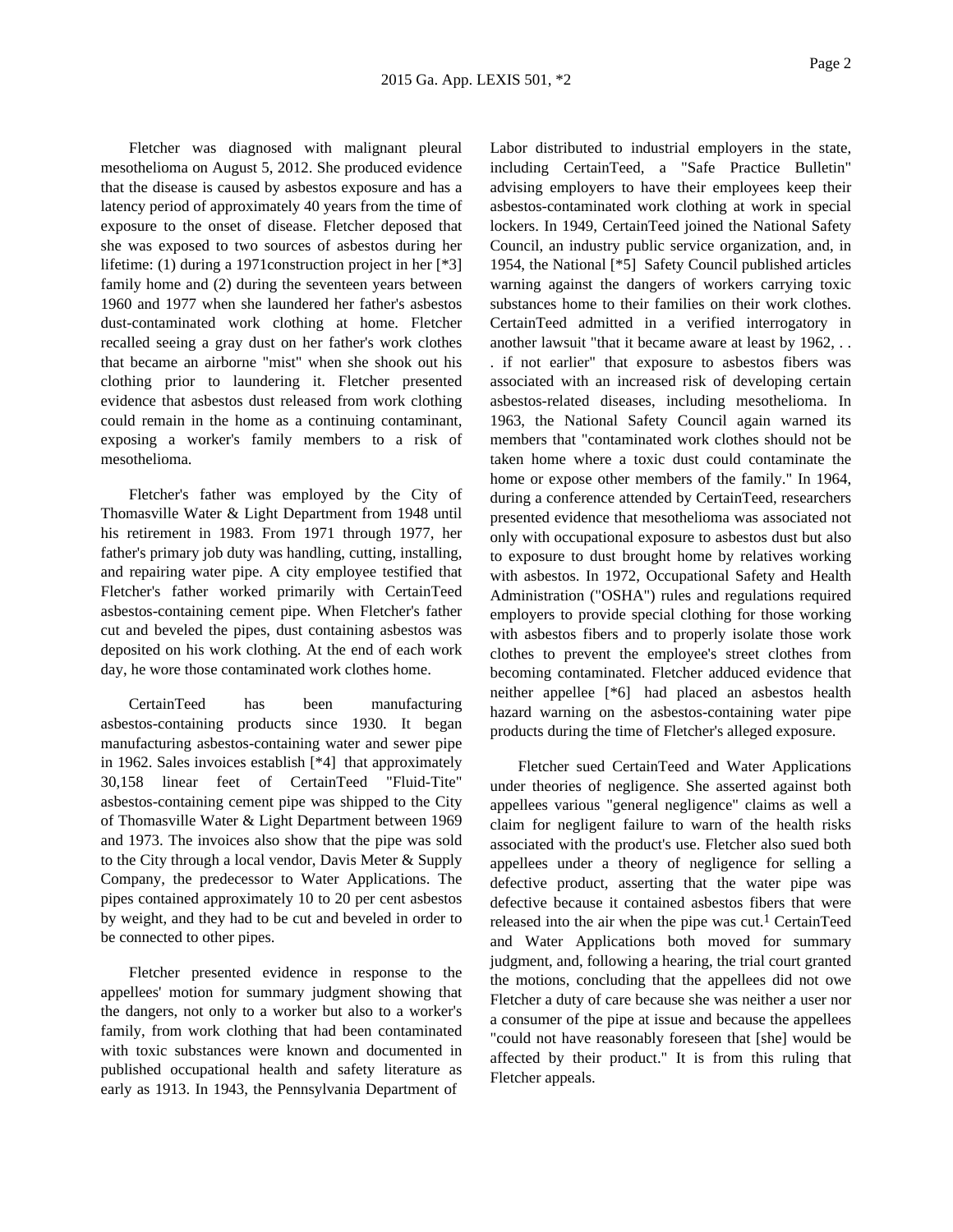To state a cause of action for negligence in Georgia, the following elements are essential: (1) A legal duty to conform to a standard of conduct raised by the [\*7] law for the protection of others against unreasonable risks of harm; (2) a breach of this standard; (3) a legally attributable causal connection between the conduct and the resulting injury; and, (4) some loss or damage flowing to the plaintiff's legally protected interest as a result of the alleged breach of the legal duty.

(Citation omitted.) *Bradley Center v. Wessner, 250 Ga. 199, 200 (296 SE2d 693) (1982)*. "Before negligence can be predicated upon a given act, some duty to the individual complaining must be sought and found, the observance of which duty would have averted or avoided the injury or damage." (Citations omitted.) *CSX Transportation, Inc. v. Williams, 278 Ga. 888, 889 (608 SE2d 208) (2005)*. "The duty can arise either from a valid legislative enactment, that is, by statute, or be imposed by a common law principle recognized in the caselaw." *Rasnick v. Krishna Hospitality, Inc., 289 Ga. 565, 566-567 (713 SE2d 835) (2011)*. "The existence of a legal duty is a question of law for the court." *Id. at 567*.

> 1 We note that, because Fletcher claims that she suffers from a disease allegedly caused by the appellees' negligence, her claims are not barred by the statute of repose applicable to statutory "strict liability" claims. See *OCGA § 51-1-11 (b) (2)*. ("No action shall be commenced pursuant to this subsection with respect to an injury after ten years from the date of the first sale for use or consumption of the personal property [\*8] causing or otherwise bringing about the injury.") Fletcher's negligence-based claims, however, are subject to *OCGA § 51-1-11 (c)*, which provides:

> > The limitation of paragraph (2) of subsection (b) of this Code section regarding bringing an action within ten years from the date of the first sale for use or consumption of personal property shall also apply to the commencement of an action claiming negligence of a manufacturer as the basis of

liability, *except an action seeking to recover from a manufacturer for injuries or damages arising out of the negligence of such manufacturer in manufacturing products which cause a disease or birth defect*, or arising out of conduct which manifests a willful, reckless, or wanton disregard for life or property. Nothing contained in this subsection shall relieve a manufacturer from the duty to warn of a danger arising from use of a product once that danger becomes known to the manufacturer.

(emphasis supplied.) See *Chrysler Corp. v. Batten, 264 Ga. 723, 725-726 (2) (450 SE2d 208) (1994)* (Holding that *OCGA § 51-1-1*l (c) "extends the ten-year statute of repose to negligence actions, but differs from subsection (b) (2) by providing for two exceptions to the statute of repose, i.e., where the manufacturer's negligence resulted in a product causing disease [\*9] or birth defect, or where the injuries or damages arose out of conduct manifesting a 'willful, reckless, or wanton disregard for life or property.'" (citation omitted.).

1. *CertainTeed's duty to Fletcher*. Generally, under Georgia negligence law, a product manufacturer "has a duty to exercise reasonable care in manufacturing its products so as to make products that are reasonably safe for intended or foreseeable uses[.]" (Citations omitted.) *Chrysler Corp. v. Batten, 264 Ga. 723, 724 (1) (450 SE2d 208) (1994)*. With respect to product manufacturers, Georgia law recognizes causes of action based on three general categories of product defect: manufacturing defects, design defects, and warning defects. See *Banks v. ICI Americas, 264 Ga. 732, 733 (1) (450 SE2d 671) (1994)*; *Chrysler Corp. v. Batten, 264 Ga. at 724* (1).2 The duties owed pursuant to each claim are not coextensive and must be analyzed separately. *Chrysler Corp. v. Batten, 264 Ga. at 724* (1).

> 2 According to one treatise, "the practical importance of general negligence principles has decreased in recent years as the Georgia Supreme Court has moved Georgia products liability law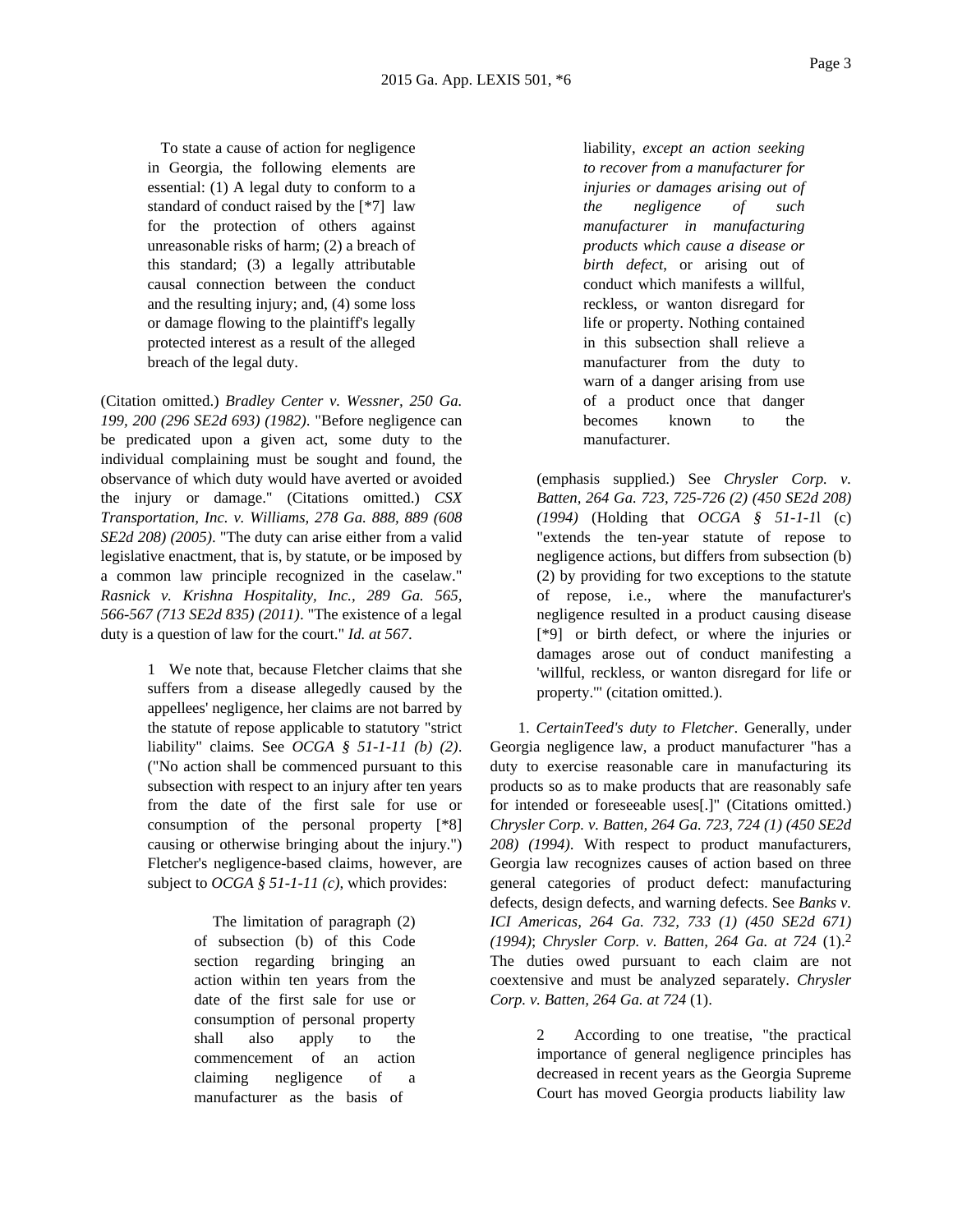closer to the unified functional definitions of defect in the Restatement (Third)." J. Kennard Neal, Ga. Products Liability Law § 3:1 (4th ed.). The Restatement provides:

> A product is defective when, at the time of sale or distribution, it contains a manufacturing defect, is defective in design, or is defective [\*10] because of inadequate instructions or warnings. A product:

(a) contains a manufacturing defect when the product departs from its intended design even though all possible care was exercised in the preparation and marketing of the product;

(b) is defective in design when the foreseeable risks of harm posed by the product could have been reduced or avoided by the adoption of a reasonable alternative design by the seller or other distributor, or a predecessor in the commercial chain of distribution, and the omission of the alternative design renders the product not reasonably safe;

(c) is defective because of inadequate instructions or warnings when the foreseeable risks of harm posed by the product could have been reduced or avoided by the provision of reasonable instructions or warnings by the seller or other distributor, or a predecessor in the commercial chain of distribution, and the omission of the instructions or warnings renders the product not reasonably safe.

# *Restatement (Third) of Torts: Products Liability, § 2* (1998).

(a) *Manufacturing defect*. Generally, a manufacturing defect results from an error specifically in the fabrication process, as distinct from an error in the design process. See J. Kennard Neal, Ga. Products

Liability Law § 6:1, n. 8 (4th ed.). Thus, for a manufacturing [\*11] defect claim, "it is assumed that the design of the product is safe and had the product been manufactured in accordance with the design it would have been safe for consumer use[.]" *Banks v. ICI Americas, 264 Ga. at 733* (1). Because a manufacturing defect represents a departure from a product's design specifications, a manufacturing defect may be found when the product at issue is compared "to a properly manufactured item from the same product line." (Citation omitted.) Id.

The facts alleged in Fletcher's claim for a manufacturing defect are not consistent with the proposition that, when CertainTeed fabricated the cement water pipe handled by Fletcher's father, it negligently departed from the design specifications for the pipe and that Fletcher's injuries arose from such negligent manufacture. Rather, Fletcher contends that an entire product line -- the CertainTeed "Fluid-Tite" water pipe - is defective because it contains asbestos fibers that are released when the pipe is cut. When a plaintiff calls into question the safety of an entire product line, as in this case, the claim is one for a design defect and not for a manufacturing defect. See Division 1 (b), infra. Because Fletcher's complaint does not set forth facts [\*12] supporting the existence of a cause of action for a manufacturing defect, the trial court did not err in granting summary judgment to CertainTeed on this claim.

(b) *Design defect*. As the Supreme Court of Georgia has explained, in a products liability action for defective design,

> the focus [under Georgia statutory and case law] is not on use of the product. . . . [Rather], the proper analysis in a design defect case is to balance the risks inherent in a product design against the utility of the product so designed. . . . The "heart" of a design defect case is the reasonableness of selecting from among alternative product designs and adopting the safest feasible one. Consequently, the appropriate analysis . . . includes the consideration of whether the defendant failed to adopt a reasonable alternative design which would have reduced the foreseeable risks of harm presented by the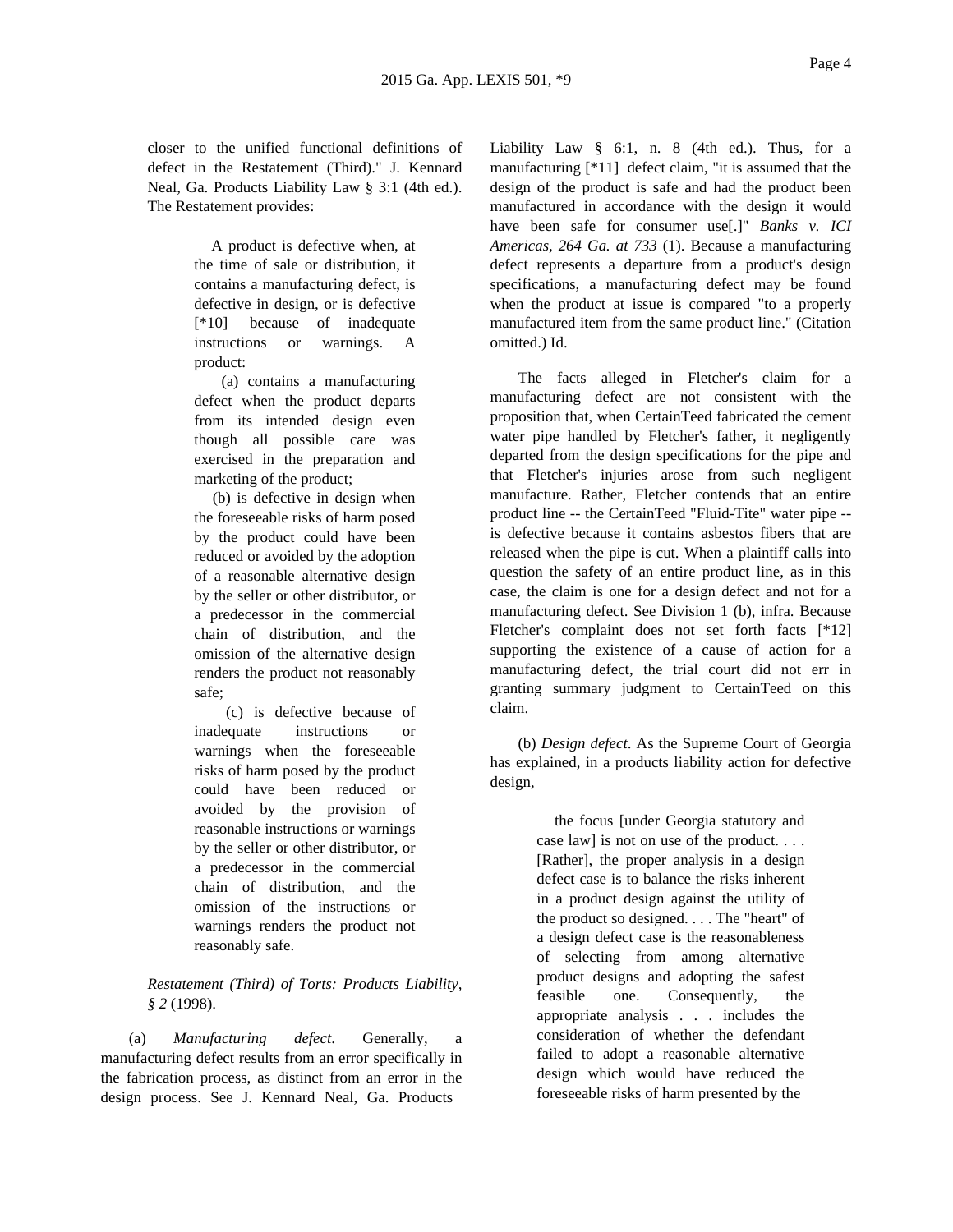#### product.

(Citations, punctuation, and footnotes omitted.) *Jones v. Nordictrack, Inc., 274 Ga. 115, 115-118 (550 SE2d 101) (2001)*. See also *Ogletree v. Navistar, 271 Ga. 644, 645 (522 SE2d 467) (1999)* ("In a negligent design case, the risk-utility analysis applies to determine whether the manufacturer is liable."). The risk-utility analysis is

> a test balancing the risks inherent in a product design against the utility of the product so designed. [\*13] . . . [U]nder the risk-utility analysis for the determination whether a manufacturer should be liable for an entire product line, no finite set of factors can be considered comprehensive or applicable under every factual circumstance, since such matters must necessarily vary according to the unique facts of each case.

*Banks v. ICI Americas, Inc., 264 Ga. at 735-736* (1). Generally, "it is for the trier of fact to consider the numerous factors which are pertinent in balancing the risk of the product against its utility or benefit. . . . [D]etermination of a product's risks and benefits as a matter of law . . . will rarely be granted in design defect cases when any of these elements is disputed." (Citations omitted.) *Ogletree v. Navistar, 271 Ga. at 646*. A defendant bears the burden, in seeking a judgment as a matter of law, "to show plainly and indisputably an absence of *any* evidence that a product as designed is defective." (Citation omitted; emphasis in original.) Id.

Rather than addressing the issue of whether its product as designed was defective, CertainTeed contends it is entitled to judgment because Fletcher is not within a class of people whose interests are entitled to protection from its conduct, citing *CSX Transp., Inc. v. Williams, 278 Ga. 888 (608 SE2d 208) (2005)*. In that case, the Supreme Court of Georgia "decline[d] to extend on the basis of foreseeability" [\*14] the duty that an employer owes to provide a safe workplace to its employees to encompass potential liability for injuries sustained by any third party, non-employee who might come into contact with its employees' asbestos-tainted work clothing at locations away from the workplace. *Id. at 890-891*. We conclude, however, that *CSX Transp., Inc. v. Williams* is not controlling when determining whether a manufacturer violated its duty of care in a design defect case. The risk-utility analysis applicable to such claims is not

concerned with protecting only specified classes of people. See *Jones v. Nordictrack, Inc., 274 Ga. at 115-118*; *Banks v. ICI Americas, Inc., 264 Ga. at 736* (1). Because CertainTeed failed to carry its burden of showing plainly and indisputably an absence of any evidence that its product as designed was defective under the risk-utility analysis, the trial court erred in granting summary judgment to CertainTeed on Fletcher's design defect claim. *Ogletree v. Navistar, 271 Ga. at 647*.

(c) *Warning defect*. "Under Georgia law, a manufacturer has a duty to warn of nonobvious foreseeable dangers from the normal use of its product." (Citations omitted.) *Thornton v. E.I. Du Pont De Nemours & Co., 22 F3d 284, 289 (III)* (b) (11th Cir.1994) (applying Georgia law). See also *Chrysler Corp. v. Batten, 264 Ga. at 724 (1)* ("[T]he manufacturer of a product which, to its actual or constructive knowledge, involves danger to users, has a [\*15] duty to give warning of such danger.") (citations omitted); *Fouch v. Bicknell Supply Company, 326 Ga. App. 863, 872 (2) (756 SE2d 682) (2014)* (accord). The manufacturer's duty to warn continues even after the product has been sold. See *DeLoach v. Rovema Corp., 241 Ga. App. 802, 804 (527 SE2d 882) (2000)* (recognizing a manufacturer's duty to warn consumers of a danger arising from the use of a product based on knowledge acquired after the product is sold). The manufacturer's duty to warn extends to users, consumers, and purchasers of the product.3 Georgia law also requires a manufacturer to exercise reasonable care to inform third persons of foreseeable dangers arising from the reasonable use for which a product is intended. *R & R Insulation Svcs., Inc. v. Royal Indem. Co., 307 Ga. App. 419, 427 (3) (705 SE2d 223) (2010)*. Although, as a practical matter, Fletcher would not have seen warning labels placed on CertainTeed's pipe, she argues that, if CertainTeed had warned the City or Fletcher's father (the purchaser and user of the pipe, respectively) of the risks both to the user and to third parties from inhaling asbestos dust released by cutting the pipe, her father would have taken precautions to protect himself, his family, and others from exposure to the asbestos dust. See *Daniels v. Bucyrus-Erie Corp., 237 Ga. App. 828, 830 (516 SE2d 848) (1999)* (A manufacturer's warning that is given "to a person in a position such that he may reasonably be expected to act so as to prevent the danger from manifesting [\*16] itself" may be sufficient to reasonably protect third-party bystanders.) (citation and punctuation omitted).4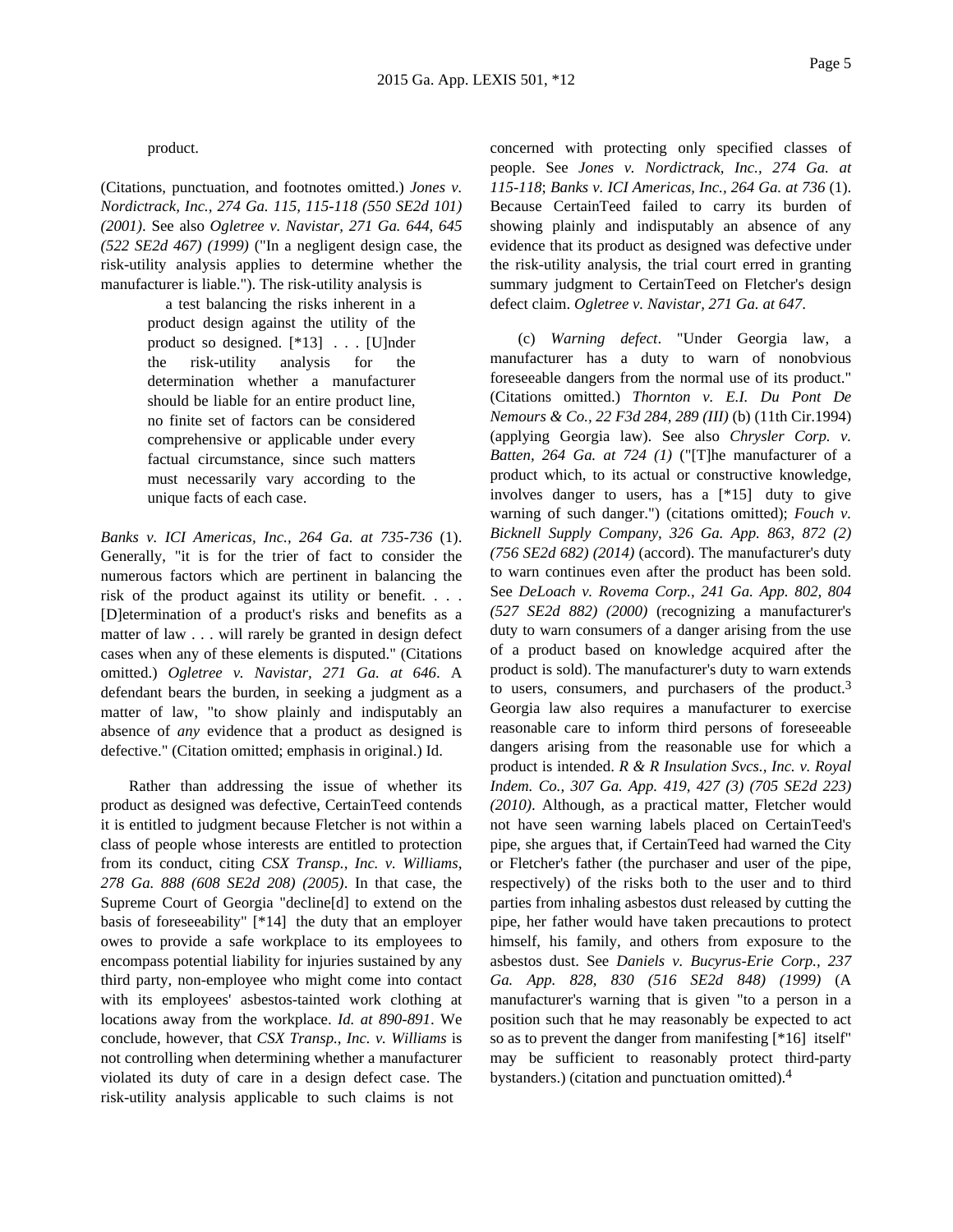3 See *DeLoach v. Rovema Corp., 241 Ga. App. at 804* (manufacturer's duty extends to consumer of a product); *Zeigler v. CloWhite Co., 234 Ga. App. 627, 629 (2) (507 SE2d 182) (1998)* (manufacturer's duty extends to user of a product); *Vickery v. Waste Mgmt. of Ga., 249 Ga. App. 659, 660 (2) (549 SE2d 482) (2001)* (manufacturer's duty extends to purchaser of a product).

4 This position is more consistent with the Restatement (Third) approach, which focuses on the foreseeable risk of harm to persons from a product that is rendered defective as a result of inadequate warnings or instructions. The *Restatement (Third) of Torts: Products Liability, § 1* (1998) provides that "One engaged in the business of selling or otherwise distributing products who sells or distributes a defective product is subject to liability for harm to persons or property caused by the defect." Additionally, the *Restatement (Third) of Torts: Products Liability § 2 (c)* (1998) provides that a product

> is defective because of inadequate instructions or warnings when the foreseeable risks of harm posed by the product could have been reduced or avoided by the provision of reasonable instructions or warnings by the seller or other distributor, or a predecessor in the commercial chain of distribution, and the omission of the instructions or warnings renders the product not reasonably safe.

Applying this law to the facts of [\*17] this case, we conclude that whether CertainTeed had a duty to warn of the risks of its asbestos-containing water pipe remains a question for the jury to resolve. Fletcher presented some evidence that, prior to and during the period that Fletcher's father was actively working with its pipe, CertainTeed had actual or constructive knowledge of the following: (1) asbestos is a hazardous substance that causes mesothelioma; (2) asbestos dust may be released from its asbestos-containing cement water pipe during the ordinary use of that product; (3) the asbestos dust may be deposited on the work clothing of those using the pipe; (4) workers who are unaware of the risks of asbestos dust

may unwittingly expose others, in this case family members, to that dust. Because the facts adduced with respect to CertainTeed's knowledge are disputed and because questions concerning foreseeability are typically for the jury, the trial court erred in granting summary judgment to CertainTeed on Fletcher's negligent failure to warn claim. See *R & R Insulation Svcs. v. Royal Indem. Co., 307 Ga. App. at 427-430 (3)* (a); *Wabash Metal Prods., Inc. v. AT Plastics Corp., 258 Ga. App. 884, 886-887 (1) (575 SE2d 683) (2002)*.

(d) *Miscellaneous "general negligence" claims*. Fletcher has asserted other general negligence claims against CertainTeed, e.g., negligent failure to test and negligent [\*18] failure to recall. However, Fletcher has not challenged the trial court's grant of summary judgment in favor of CertainTeed with respect to any of these other "general negligence" claims. Thus, with respect to those claims, the trial court's judgment is affirmed.

2. *Water Application's duty to Fletcher*. The record shows that Water Applications (as the successor to Davis Meter & Supply Company) was not involved in the manufacture of the water pipe at issue in this case; rather, it was a vendor. Fletcher obtained records from CertainTeed which show that Water Applications placed the order for the CertainTeed pipe for the City and that the pipe was shipped directly to the City. There is no evidence in the record establishing that Water Applications ever had possession of the pipe. Nor has Fletcher presented evidence from which a jury might infer that Water Applications had actual or constructive knowledge, at the time that it sold the pipe, of the health risks to third persons from asbestos dust released from CertainTeed's asbestos-containing water pipe.

(a) *Manufacturing and design defect claims and other "general negligence" claims*. As we held in Division 1 (a), Fletcher has not supported [\*19] her claim for a manufacturing defect. Further, Fletcher has not challenged the trial court's grant of summary judgment in favor of Water Applications as to any of the other product liability or "general negligence" claims alleged in the complaint, other than the claim alleging negligent to failure warn. Thus, with respect to those claims, the trial court's judgment is affirmed.

(b) *Negligent failure to warn*. "[T]he distributor of a product which, to its actual or constructive knowledge, involves danger to users has a duty to give warning of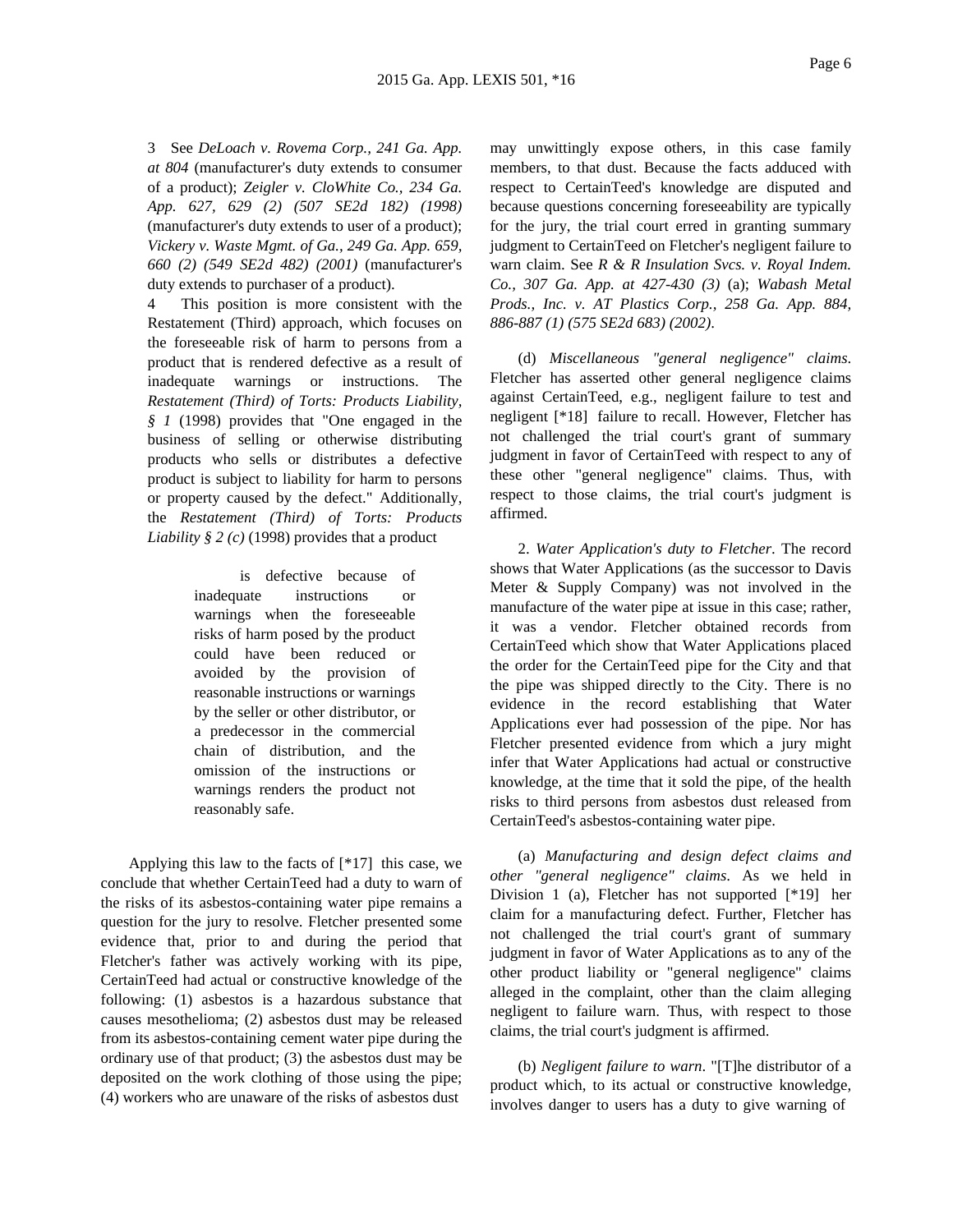such danger *at the time of sale and delivery."* (Citations and punctuation omitted; emphasis supplied.) *Farmer v. Brannan Auto Parts, 231 Ga. App. 353, 354 (1) (498 SE2d 583) (1998)*. Unlike a manufacturer, a seller or a distributor does not have a continuing duty to warn. *DeLoach v. Rovema Corp., 241 Ga. App. at 804-805*. In this case, Fletcher has presented no evidence from which the fact-finder could reasonably infer that Water Applications was aware that the pipe contained no warning labels affixed by the manufacturer. There is no evidence that the pipe was ever in its possession. Further, all of the evidence that Fletcher adduced with respect to the dangers associated with asbestos dust released from the water pipe pertained to knowledge that CertainTeed, as the manufacturer [\*20] of the product, would have had. Fletcher has not presented evidence from which a jury could infer that, at the time of sale, Water Applications had constructive knowledge of the hazards associated with asbestos dust residue released from CertainTeed's water pipe. Consequently, the trial court did not err in granting summary judgment to Water Applications on Fletcher's negligent failure-to-warn claim.

*Judgment affirmed in part and reversed in part. Barnes, P. J., and Phipps, P. J., concur. McFadden, J., concurs fully in Divisions 1 and 2 (a) and concurs specially in Division 2 (b). Dillard, Ray and McMillian, JJ., concur fully in Divisions 1 (a), (d) and 2, and dissent as to Division 1 (b) and (c)*.

### **CONCUR BY:** DILLARD (In Part); MCFADDEN

#### **CONCUR**

MCFADDEN, Judge, concurring fully and specially.

I write separately to withhold my full concurrence from Division 2 (b), in which the majority holds that Water Applications is entitled to summary judgment on Fletcher's negligent failure-to-warn claim due to lack of knowledge. But I reach the same result on the basis of failure to show a duty to warn. I concur fully in the remainder of the opinion.

The majority holds that Water Applications is entitled to summary judgment [\*21] on the failure-to-warn claim because "Fletcher has not presented evidence from which a jury could infer that . . . Water Applications had constructive knowledge of the hazards associated with asbestos dust residue released from

CertainTeed's water pipe." We should not reach the issue of knowledge because Fletcher had discovery pending on that issue when Water Applications's motion for summary judgment was argued and she properly brought that outstanding discovery to the attention of the trial court by filing a motion under *OCGA § 9-11-56 (f)*. The trial court responded to that motion at the summary judgment hearing by announcing that he would limit his consideration to the issue of duty. As for knowledge, he proposed to "just kick that can down the road."

Nonetheless, I agree that Water Applications is entitled to summary judgment on the failure-to-warn claim. I am persuaded -- for reasons corresponding to those set out in Judge Dillard's opinion concurring in part and dissenting in part -- that that duty does not extend to Water Applications's conduct.

# **DISSENT BY:** DILLARD (In Part)

## **DISSENT**

DILLARD, Judge, concurring in part and dissenting in part.

The trial court correctly granted summary judgment as to all of Fletcher's claims. [\*22] Thus, I concur fully with Divisions 1 (a), (d) and 2 of the majority's opinion. However, I respectfully dissent as to Division 1 (b) and (c) of the majority's opinion, in which it contends that genuine issues of material fact remain as to whether CertainTeed owed Fletcher any duty.

Both Fletcher's negligent-design and duty-to-warn claims are grounded in negligence, and it is well established that "[i]n order to have a viable negligence action, a plaintiff must satisfy the elements of the tort, namely, the existence of a duty on the part of the defendant, a breach of that duty, causation of the alleged injury, and damages resulting from the alleged breach of the duty."<sup>1</sup> A legal duty, of course, is the obligation to "conform to a standard of conduct under the law for the protection of others against unreasonable risks of harm."2 And importantly, "[t]he existence of a legal duty is a question of law for the court."3

> 1 *Rasnick v. Krishna Hospitality, Inc., 289 Ga. 565, 566 (713 SE2d 835) (2011)*. 2 *Id.* 3 *Id. at 567*.